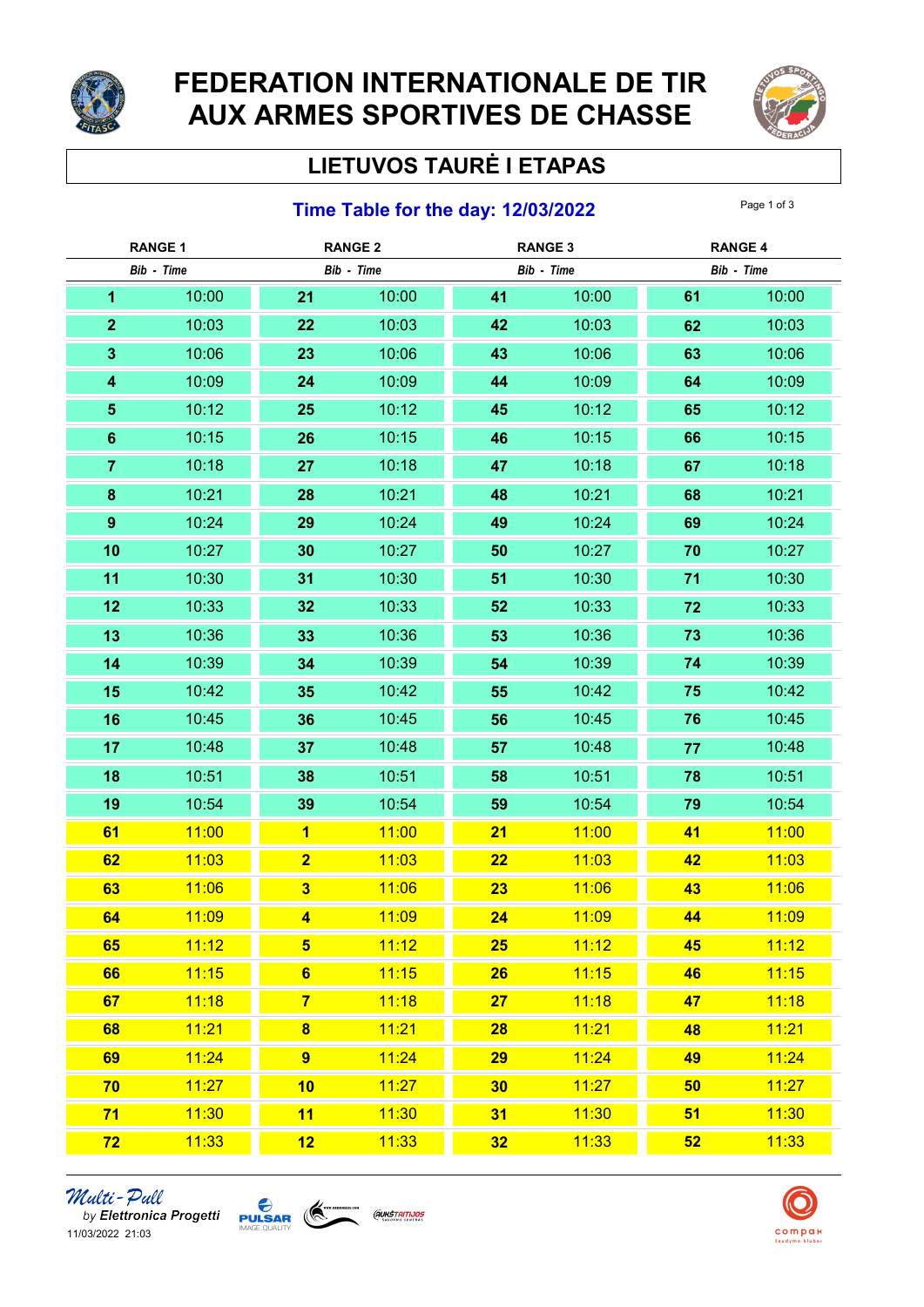### Time Table for the day:  $12/03/2022$  Page 2 of 3

| <b>RANGE 1</b> |       | <b>RANGE 2</b> |            | <b>RANGE 3</b>          |            | <b>RANGE 4</b>          |       |
|----------------|-------|----------------|------------|-------------------------|------------|-------------------------|-------|
| Bib - Time     |       |                | Bib - Time |                         | Bib - Time | Bib - Time              |       |
| 73             | 11:36 | 13             | 11:36      | 33                      | 11:36      | 53                      | 11:36 |
| 74             | 11:39 | 14             | 11:39      | 34                      | 11:39      | 54                      | 11:39 |
| 75             | 11:42 | 15             | 11:42      | 35                      | 11:42      | 55                      | 11:42 |
| 76             | 11:45 | 16             | 11:45      | 36                      | 11:45      | 56                      | 11:45 |
| 77             | 11:48 | 17             | 11:48      | 37                      | 11:48      | 57                      | 11:48 |
| 78             | 11:51 | 18             | 11:51      | 38                      | 11:51      | 58                      | 11:51 |
| 79             | 11:54 | 19             | 11:54      | 39                      | 11:54      | 59                      | 11:54 |
| 41             | 12:30 | 61             | 12:30      | $\mathbf{1}$            | 12:30      | 21                      | 12:30 |
| 42             | 12:33 | 62             | 12:33      | $\overline{2}$          | 12:33      | 22                      | 12:33 |
| 43             | 12:36 | 63             | 12:36      | $\mathbf{3}$            | 12:36      | 23                      | 12:36 |
| 44             | 12:39 | 64             | 12:39      | $\overline{\mathbf{4}}$ | 12:39      | 24                      | 12:39 |
| 45             | 12:42 | 65             | 12:42      | $5\phantom{.}$          | 12:42      | 25                      | 12:42 |
| 46             | 12:45 | 66             | 12:45      | $6\phantom{a}$          | 12:45      | 26                      | 12:45 |
| 47             | 12:48 | 67             | 12:48      | $\overline{7}$          | 12:48      | 27                      | 12:48 |
| 48             | 12:51 | 68             | 12:51      | 8                       | 12:51      | 28                      | 12:51 |
| 49             | 12:54 | 69             | 12:54      | 9 <sup>°</sup>          | 12:54      | 29                      | 12:54 |
| 50             | 12:57 | 70             | 12:57      | 10                      | 12:57      | 30                      | 12:57 |
| 51             | 13:00 | 71             | 13:00      | 11                      | 13:00      | 31                      | 13:00 |
| 52             | 13:03 | 72             | 13:03      | 12                      | 13:03      | 32                      | 13:03 |
| 53             | 13:06 | 73             | 13:06      | 13                      | 13:06      | 33                      | 13:06 |
| 54             | 13:09 | 74             | 13:09      | 14                      | 13:09      | 34                      | 13:09 |
| 55             | 13:12 | 75             | 13:12      | 15                      | 13:12      | 35                      | 13:12 |
| 56             | 13:15 | 76             | 13:15      | 16                      | 13:15      | 36                      | 13:15 |
| 57             | 13:18 | 77             | 13:18      | 17                      | 13:18      | 37                      | 13:18 |
| 58             | 13:21 | 78             | 13:21      | 18                      | 13:21      | 38                      | 13:21 |
| 59             | 13:24 | 79             | 13:24      | 19                      | 13:24      | 39                      | 13:24 |
| 21             | 13:30 | 41             | 13:30      | 61                      | 13:30      | $\mathbf{1}$            | 13:30 |
| 22             | 13:33 | 42             | 13:33      | 62                      | 13:33      | $\overline{2}$          | 13:33 |
| 23             | 13:36 | 43             | 13:36      | 63                      | 13:36      | $\mathbf{3}$            | 13:36 |
| 24             | 13:39 | 44             | 13:39      | 64                      | 13:39      | $\overline{\mathbf{4}}$ | 13:39 |
| 25             | 13:42 | 45             | 13:42      | 65                      | 13:42      | $\sqrt{5}$              | 13:42 |
| 26             | 13:45 | 46             | 13:45      | 66                      | 13:45      | $6\phantom{a}$          | 13:45 |
| 27             | 13:48 | 47             | 13:48      | 67                      | 13:48      | $\overline{7}$          | 13:48 |
| 28             | 13:51 | 48             | 13:51      | 68                      | 13:51      | $\pmb{8}$               | 13:51 |
| 29             | 13:54 | 49             | 13:54      | 69                      | 13:54      | $\pmb{9}$               | 13:54 |
| 30             | 13:57 | 50             | 13:57      | 70                      | 13:57      | 10                      | 13:57 |

*Multi-Pull*<br>by Elettronica Progetti **PULSAR**<br>11/03/2022 21:03